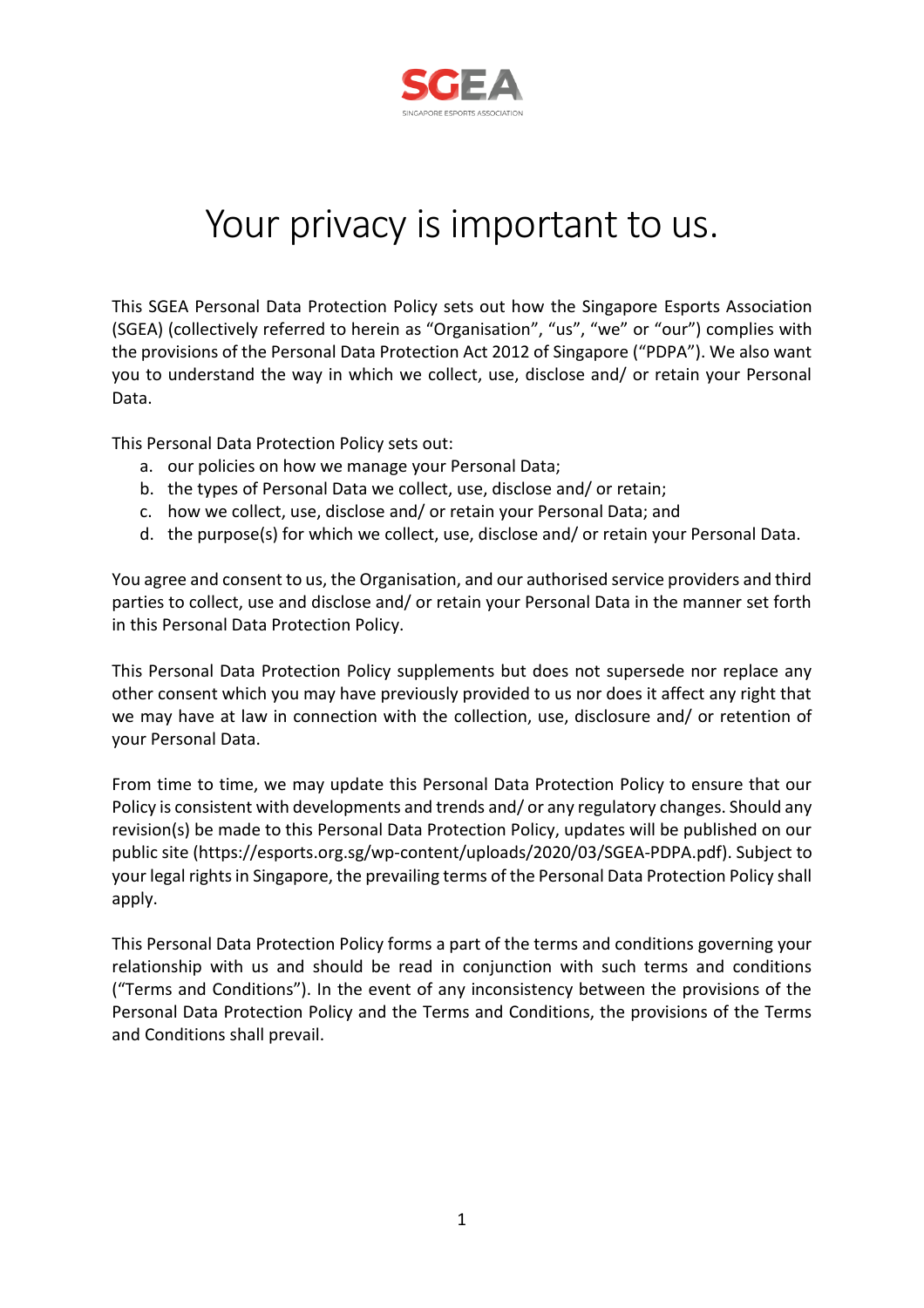

#### **1. Your Personal Data**

- 1.1. In this Personal Data Protection Policy, "Personal Data" refers to any data and/or information about you from which you can be identified by, either (a) from that data; or (b) from that data and other information to which we may have legitimate access to. Examples of such Personal Data include but are not limited to:
	- a. your name, NRIC, passport or other identification number, telephone number(s), mailing address, email address and any other information relating to you which you have provided in any forms you may have submitted to use, or in other forms of interaction with you;
	- b. your photos;
	- c. your employment history, education background, and income levels;
	- d. Personal Data of your family members, such as next of kin, spouses, and children;
	- e. information relating to payments, such as your bank account number or credit card information;
	- f. information about your usage of and interaction with our website and/ or services including computer and connection information, device capability, bandwidth, statistics on page views and traffic to and from our website.

#### **2. Collection of your Personal Data**

- 2.1. Generally, we may collect your Personal Data through the following ways:
	- a. when you sign up with us for membership;
	- b. when you access our websites or perform an online transaction;
	- c. when you interact with any of our employees, officials of the Organisation and volunteers;
	- d. when you submit an application to us for membership services and benefits;
	- e. when you engage us for industrial relations services;
	- f. when you respond to our request for additional Personal Data;
	- g. when you ask to be included in an email or other mailing list;
	- h. when you request that we contact you;
	- i. when you respond to our initiatives or promotions; and
	- j. when you submit your Personal Data to us for any other reason.
- 2.2. When you browse our website, you generally do so anonymously, but please see section 6 below on cookies.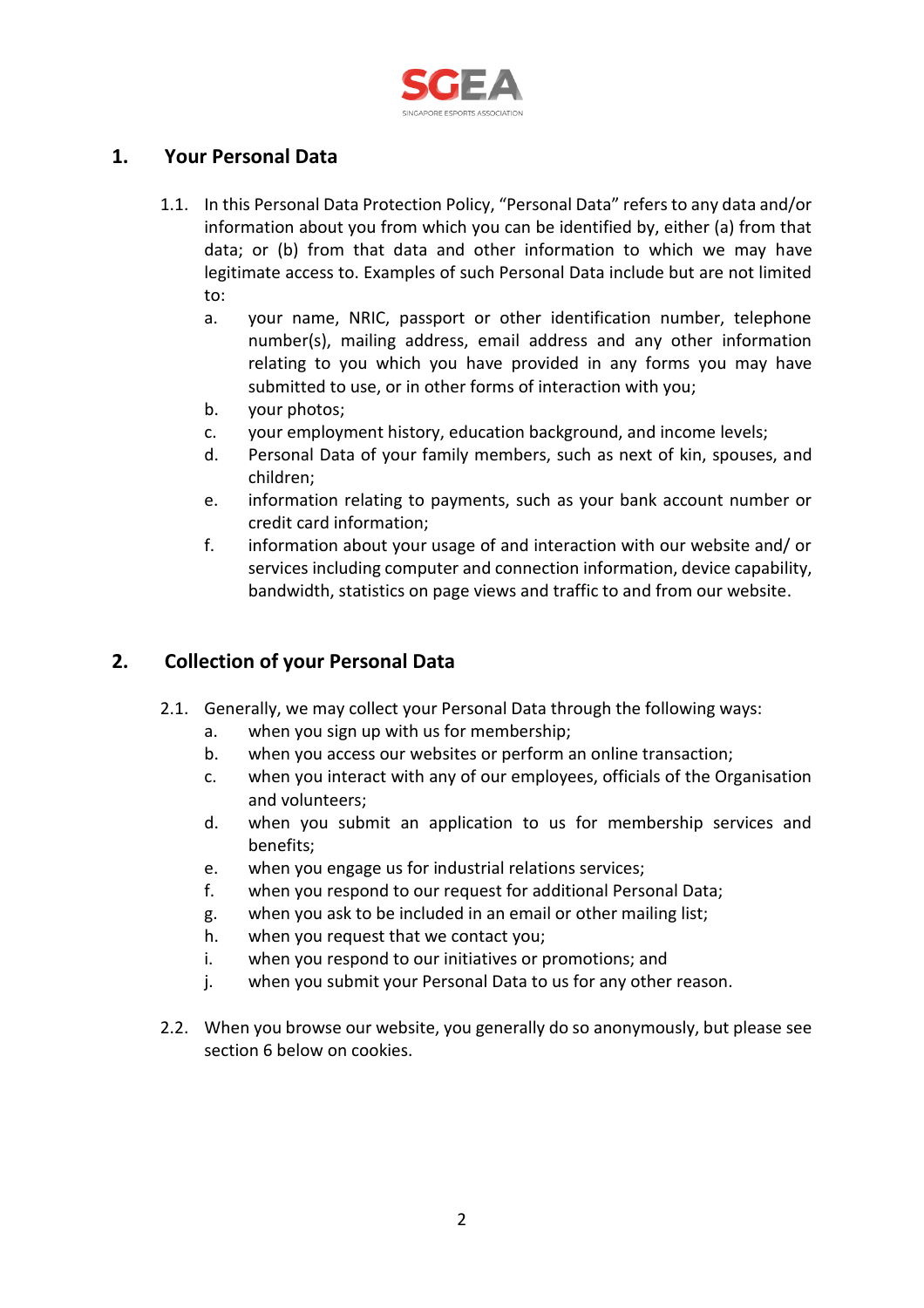

### **3. Purposes for the Collection, Use and Disclosure of Your Personal Data**

- 3.1. Generally, we may collect, use, disclose and/ or retain your Personal Data for the following purposes:
	- a. to manage your membership including recruitment, processing and termination of your membership;
	- b. to provide you with membership benefits and services;
	- c. to provide you with industrial relations related services;
	- d. to provide you with training;
	- e. to assist you with your enquiries;
	- f. to process payment for your membership or any other purchases and subscriptions;
	- g. to improve membership/ customer services, such as resolving complaints and handling requests and enquiries;
	- h. to conduct research, surveys and interviews;
	- i. to keep you updated on our events; and
	- j. to comply with applicable laws and regulations.

#### **4. Marketing / Optional Purposes**

- 4.1. From time to time, we may contact you via mail, electronic mail, telephone (call or SMS-Text), facsimile or social medial platforms, to inform you about our membership benefits, services and events that we think may be of interest to you.
- 4.2. You can let us know at any time if you no longer wish to receive marketing materials (by informing us through enquiries@esports.org.sg) and we will remove your details from our direct marketing database.
- 4.3. Please note that we may still send you non-marketing messages such as surveys, customer service notices and other service related notices.

#### **5. Disclosure of your Personal Data**

- 5.1. We may disclose your Personal Data to the following group of external organisation for purposes mentioned above, subjected to the requirements of applicable laws:
	- a. a company subjected to a Collective Agreement with one of our affiliates;
	- b. agents, contractors, data intermediaries or third party service providers who provide services, such as telecommunications, mailing, information technology, payment, payroll, data processing, training, market research, carding, storage and archival, to the Organisation;
	- c. external banks, financial institutions, credit card companies and their respective service providers;
	- d. our professional advisers such as our auditors;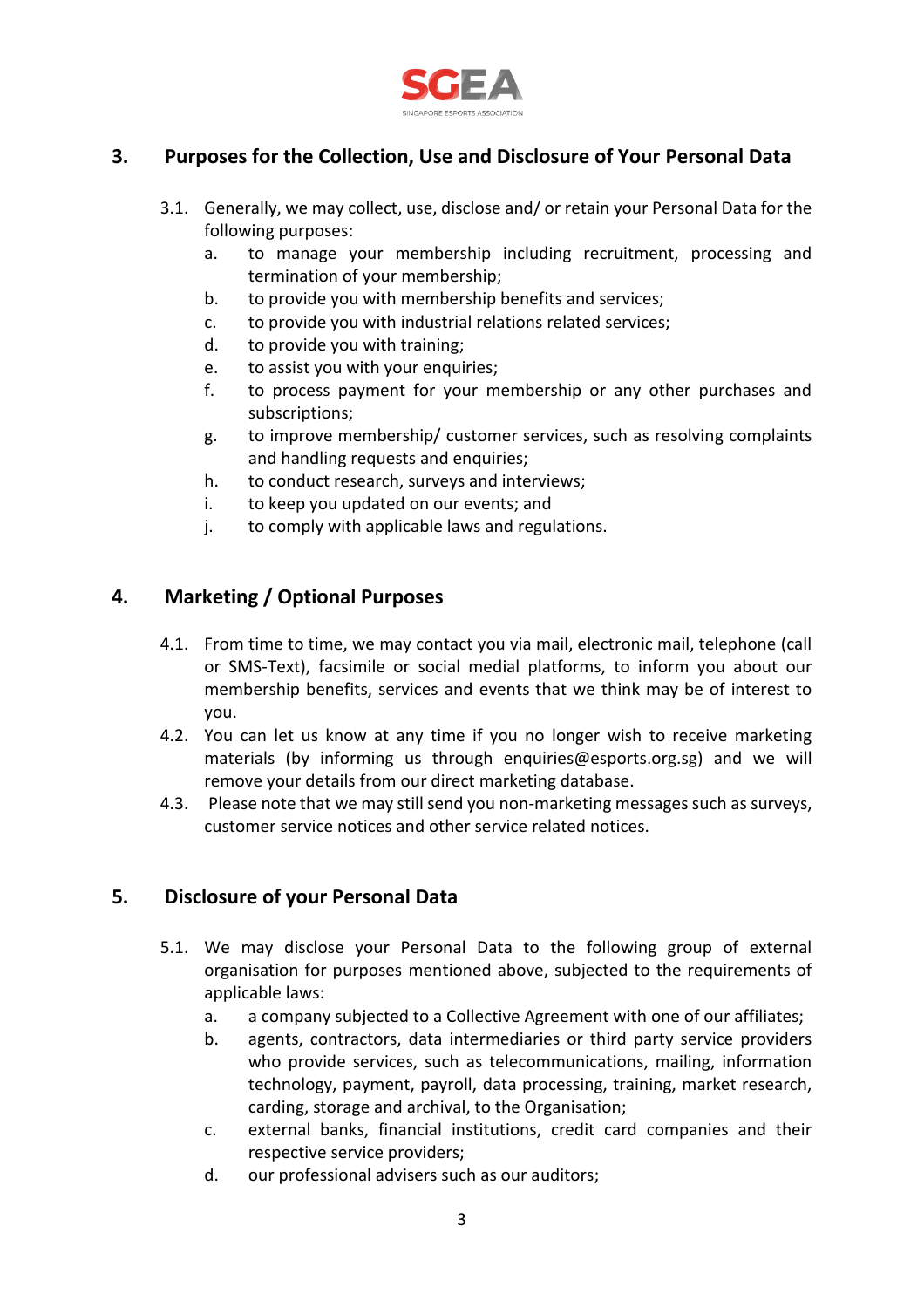

- e. relevant government regulators, statutory boards or authorities or law enforcement agencies to comply with any laws, rules, guidelines and regulations or schemes imposed by any government authority;
- f. third party reward, loyalty, privileges and co-branded programme providers;
- g. business partners that provides any membership services and benefits; and
- h. any other person in connection with the purposes set forth above.

#### **6. Use of Cookies**

- 6.1. We may collect or analyse anonymised information from which individuals cannot be identified ("Aggregate Information"), such as number of users and their frequency of use, the number of page views (or page impressions) that occur on our websites and common entry and exit points into our websites.
- 6.2. We make use of "cookies" to store and track Aggregate Information about you when you enter our website(s). Such cookies are used to track information such as the number of users and their frequency of use, profiles of users and their online preferences.
- 6.3. Such aggregate Information collected may be used to assist us in analysing the usage of our website(s) so as to improve your online experience with us.
- 6.4. Should you wish to disable the cookies associated with these technologies you may do so by changing the setting on your browser. However, please note that this may affect the functionality of the website(s).

#### **7. Third-Party Sites**

- 7.1. Our website may contain links to other websites operated by third parties independent of the Organisation. We are not responsible for the privacy practices of such websites operated by third parties even though it is linked to our website(s).
- 7.2. We encourage you to learn about the privacy policies of such third party website(s) by checking the policy of each site you visit and contact its owner or operator if you have any concerns or questions.

#### **8. Protection of your Personal Data**

8.1. We maintain appropriate security safeguards and practices to protect your Personal Data unauthorised access, collection, use, disclosure, copying, modification disposal or similar risks, in accordance with applicable laws.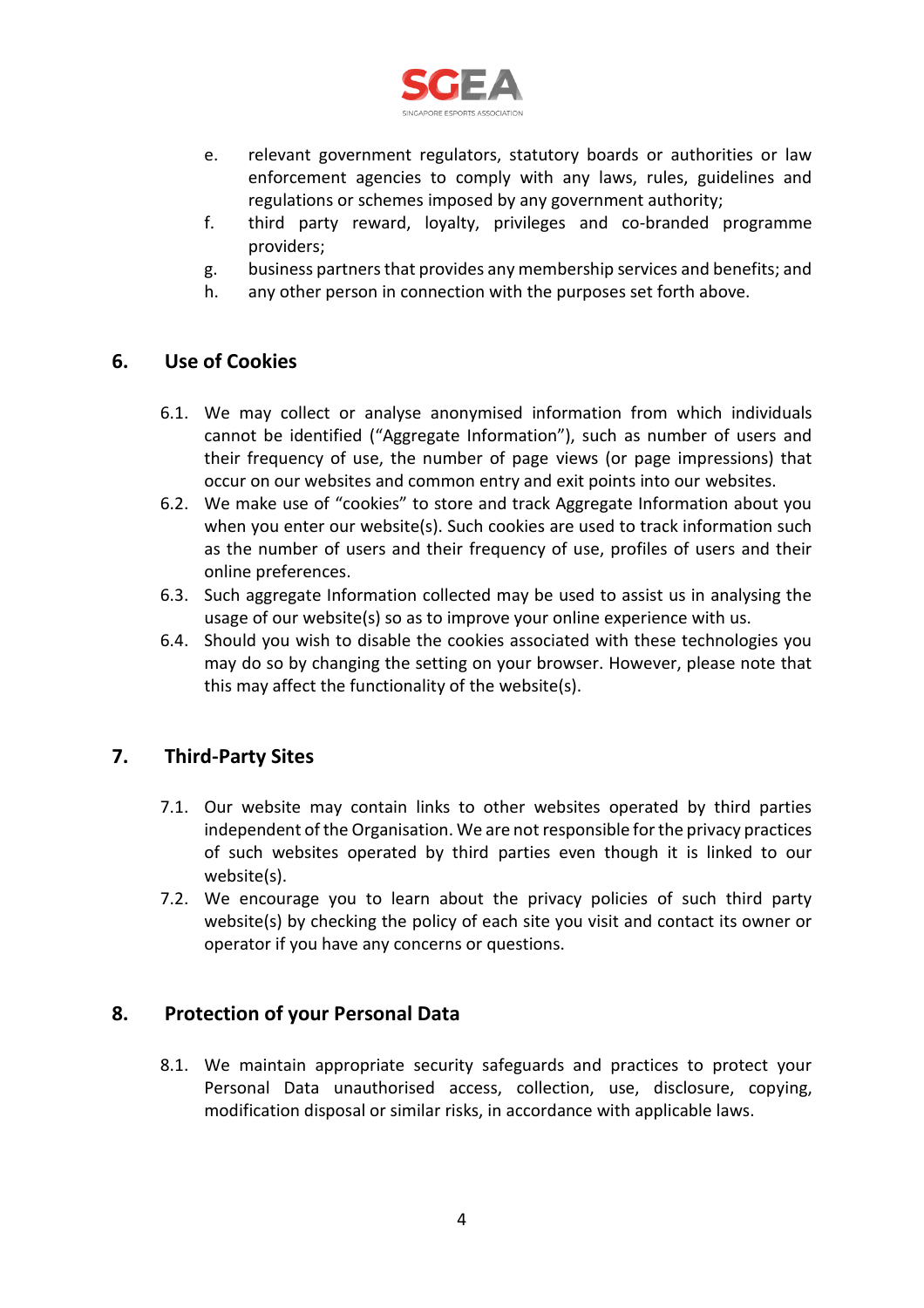

## **9. Accuracy of your Personal Data**

- 9.1. We take all reasonable measures to ensure that your Personal Data remains accurate, complete and up-to-date.
- 9.2. You may also keep us informed when there are any updates to your Personal Data by contacting us directly.